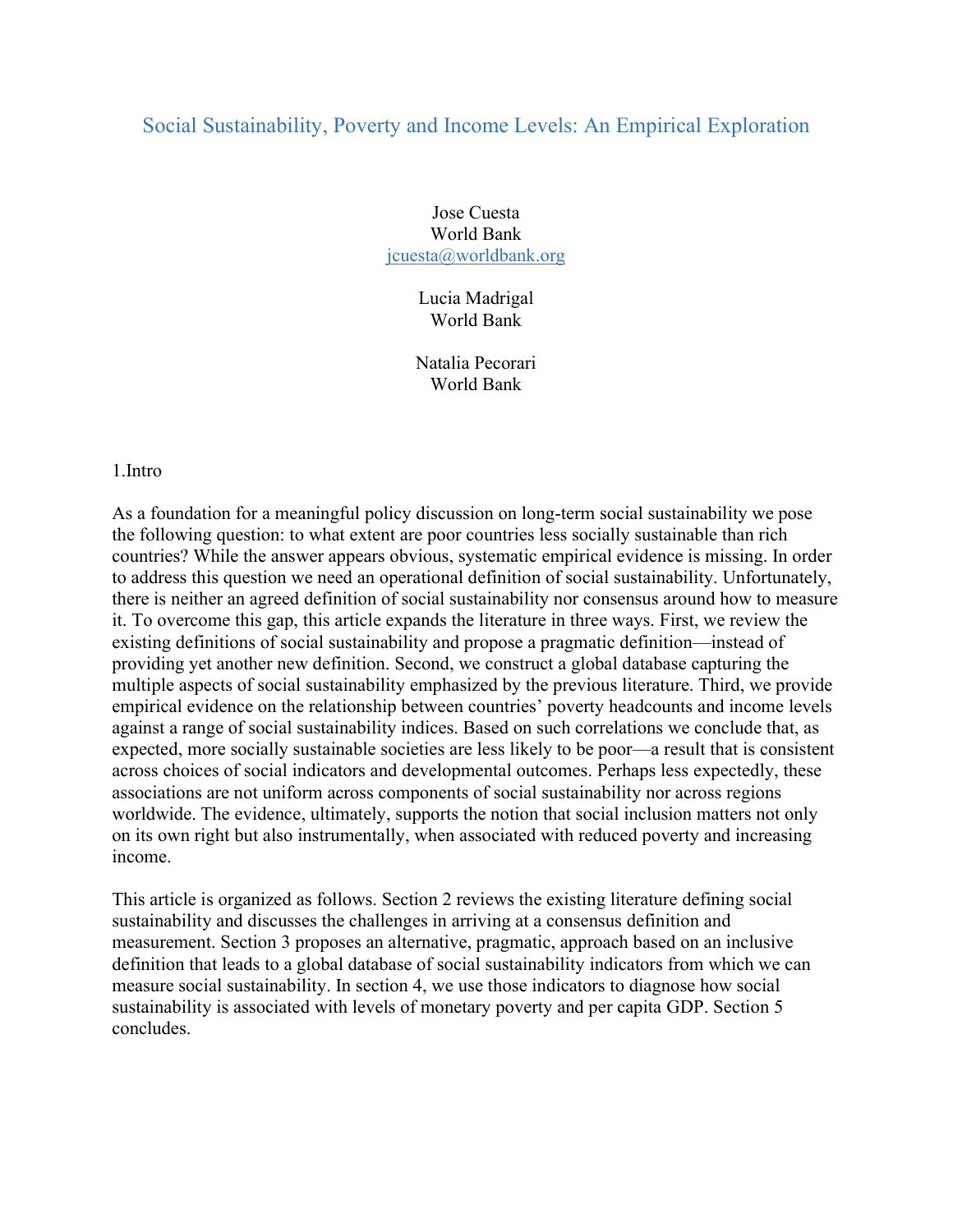### 2. Literature review on social sustainability concepts

The complexity of social sustainability when it comes to its components, interactions and goals —when contrasted, for example, with the concepts of small fiscal and debt deficits or zero greenhouse-gas emissions—has led to either incomplete definitions, or long lists of principles, attributes and conditions that a country, a city or a community must display to be socially sustainable. Such lists include social equity, intra- and intergenerational wellbeing, quality of life, and satisfaction of basic needs; social interactions and interconnectedness; social integration and participation; freedom; safety and security; access to basic infrastructure and services; among others. Both approaches, either vague or long definitions, are unhelpful in delivering a definition that can be understood, agreed upon and operationalized. This constitutes a missed opportunity. The evolution in the definition and measurement of poverty offers relevant insights: a pragmatic consensus on what constitutes monetary poverty and how to measure it—through the USD 1 per person per day and subsequent updates—has allowed decades of sprawling comparable statistics, monitoring and research.

### 3. Constructing a Global Database on Social Sustainability

Rather than providing yet another contested definition of social sustainability, we propose focusing on meaningful indicators that capture social sustainability comprehensively and flexibly. The result is a global dataset of social sustainability indicators, the Social Sustainability Global Database (SSGD). An initial mapping exercise identifies 10 data sources with fitting indicators. These sources include harmonized living standards and income and expenditure household surveys from the World Bank's Global Monitoring Database (GMD); regional databases such as the Afrobarometer, Arab Barometer, Asian Barometer and Latinobarometer; and global databases such as World Values Survey, the BTI Transformation Index database, World Development Indicators, V-DEM, and Worldwide Governance Indicators. The resulting Social Sustainability Global Database (SSGD) encompasses 193 countries and 42 territories across seven world regions, accounting for 98.7 percent of the global population. This section lists all the variables in the SSGD that correspond to the first, second and third components, respectively.

### 4. Analysis

We cluster selected indicators into three components of social sustainability. While the purpose is not to impose a rigid conceptual organization upon the selected indicators, social sustainability indicators are grouped into the smallest number of categories that bring the maximum number of conceptually similar indicators together. Indicators are clustered in each component based on the review of current literature. The resulting components consist of social inclusion, resilience and social cohesion, and empowerment (carefully defined in the paper). Each of these indices include six equally weighted indicators that together reflect the level of social inclusion, resilience and social cohesion, and empowerment in a given country. Including six indicators per component allows for the largest number of countries in the empirical exercise while meaningfully covering different aspects between and within social sustainability components. Several robustness checks